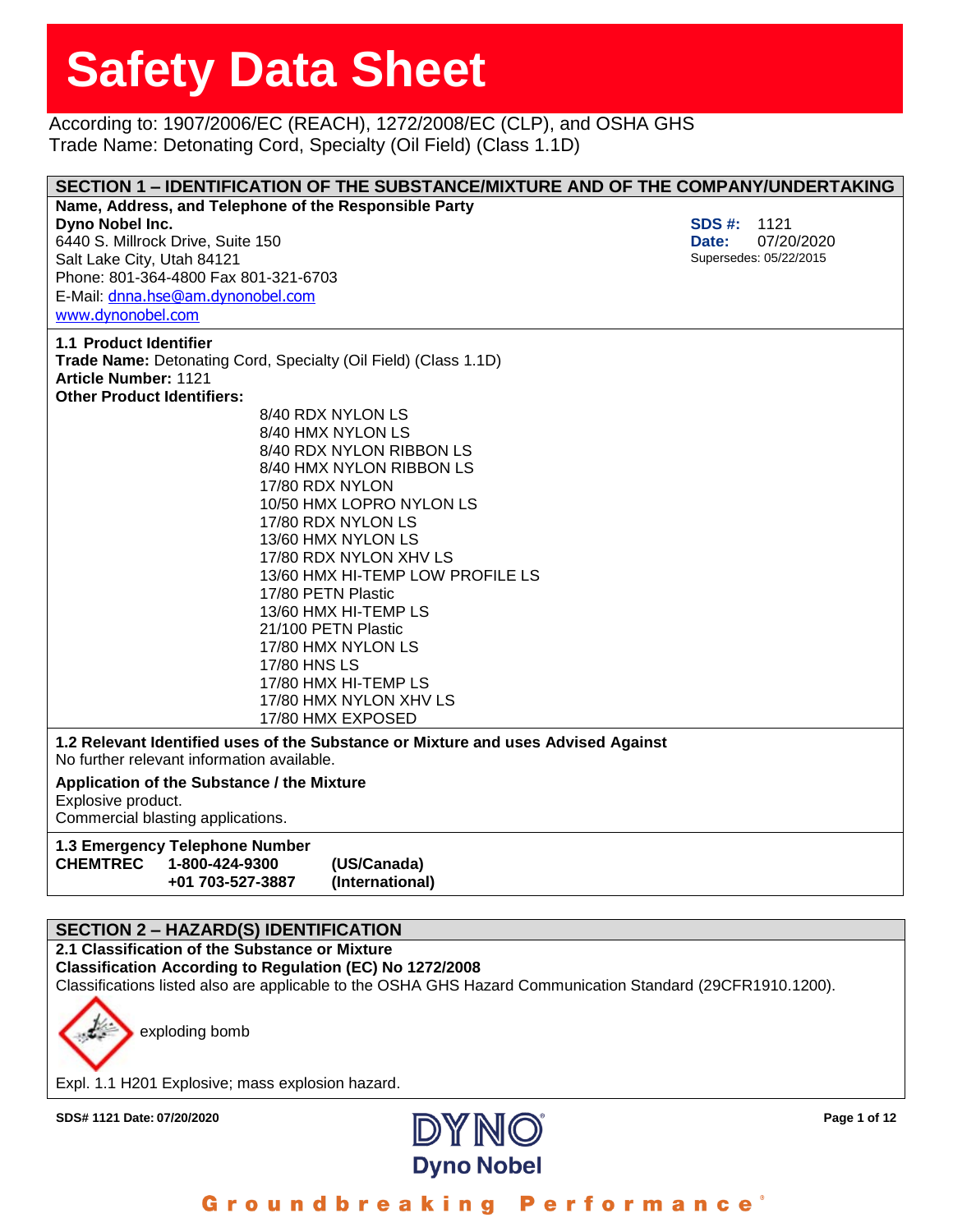### According to: 1907/2006/EC (REACH), 1272/2008/EC (CLP), and OSHA GHS Trade Name: Detonating Cord, Specialty (Oil Field) (Class 1.1D)

### **Classification According to Directive 67/548/EEC or Directive 1999/45/EC**

### E; Explosive

R2: Risk of explosion by shock, friction, fire or other sources of ignition.

**Information Concerning Particular Hazards for Human and Environment:** The product has to be labelled due to the calculation procedure of the "General Classification guideline for preparations of the EU" in the latest valid version. **Classification System:** The classification is according to the latest editions of the EU-lists and extended by company and literature data.

The classification is in accordance with the latest editions of international substances lists and is supplemented by information from technical literature and by information provided by the company.

**Additional Information:** There are no other hazards not otherwise classified that have been identified.

0 percent of the mixture consists of component(s) of unknown toxicity.

### **2.2 Label Elements**

### **Labelling According to Regulation (EC) No 1272/2008**

The product is additionally classified and labelled according to the Globally Harmonized System within the United States (GHS).

The product is classified and labelled according to the CLP regulation.

### **Hazard Pictograms**



| <b>Signal Word</b><br>: Danger                                                                 |  |
|------------------------------------------------------------------------------------------------|--|
|                                                                                                |  |
| <b>Hazard-determining Components of</b><br>: pentaerythritol tetranitrate (PETN)<br>Labelling: |  |
| perhydro-1,3,5-trinitro-1,3,5-triazine (RDX)                                                   |  |
| octahydro-1,3,5,7-tetranitro-1,3,5,7-tetrazocine (HMX)                                         |  |
| 2,2',4,4',6,6'-hexanitrostilbene                                                               |  |
| <b>Hazard Statements:</b><br>: H201 Explosive; mass explosion hazard.                          |  |
| <b>Precautionary Statements</b>                                                                |  |
| P210<br>Keep away from heat/sparks/open flames/hot surfaces. - No smoking.                     |  |
| Do not subject to grinding/shock/friction.<br>P <sub>250</sub>                                 |  |
| P <sub>280</sub><br>Wear protective gloves/protective clothing/eye protection/face             |  |
| protection.                                                                                    |  |
| P240<br>Ground/bond container and receiving equipment.                                         |  |
| DO NOT fight fire when fire reaches explosives.<br>P373                                        |  |
| In case of fire: Evacuate area.<br>P370+P380                                                   |  |
| P372<br>Explosion risk in case of fire.                                                        |  |
| P401<br>Store in accordance with local/regional/national/international                         |  |
| regulations.                                                                                   |  |
| Dispose of contents/container in accordance with<br>P <sub>501</sub>                           |  |
| local/regional/national/international regulations.                                             |  |
| <b>Hazard Description</b>                                                                      |  |
| <b>WHMIS-Symbols</b><br>: Explosive products are not classified under WHMIS.                   |  |
| NFPA Ratings (scale 0 - 4)<br>: Not available.                                                 |  |
| HMIS-Ratings (scale 0 - 4)<br>: Not available.                                                 |  |

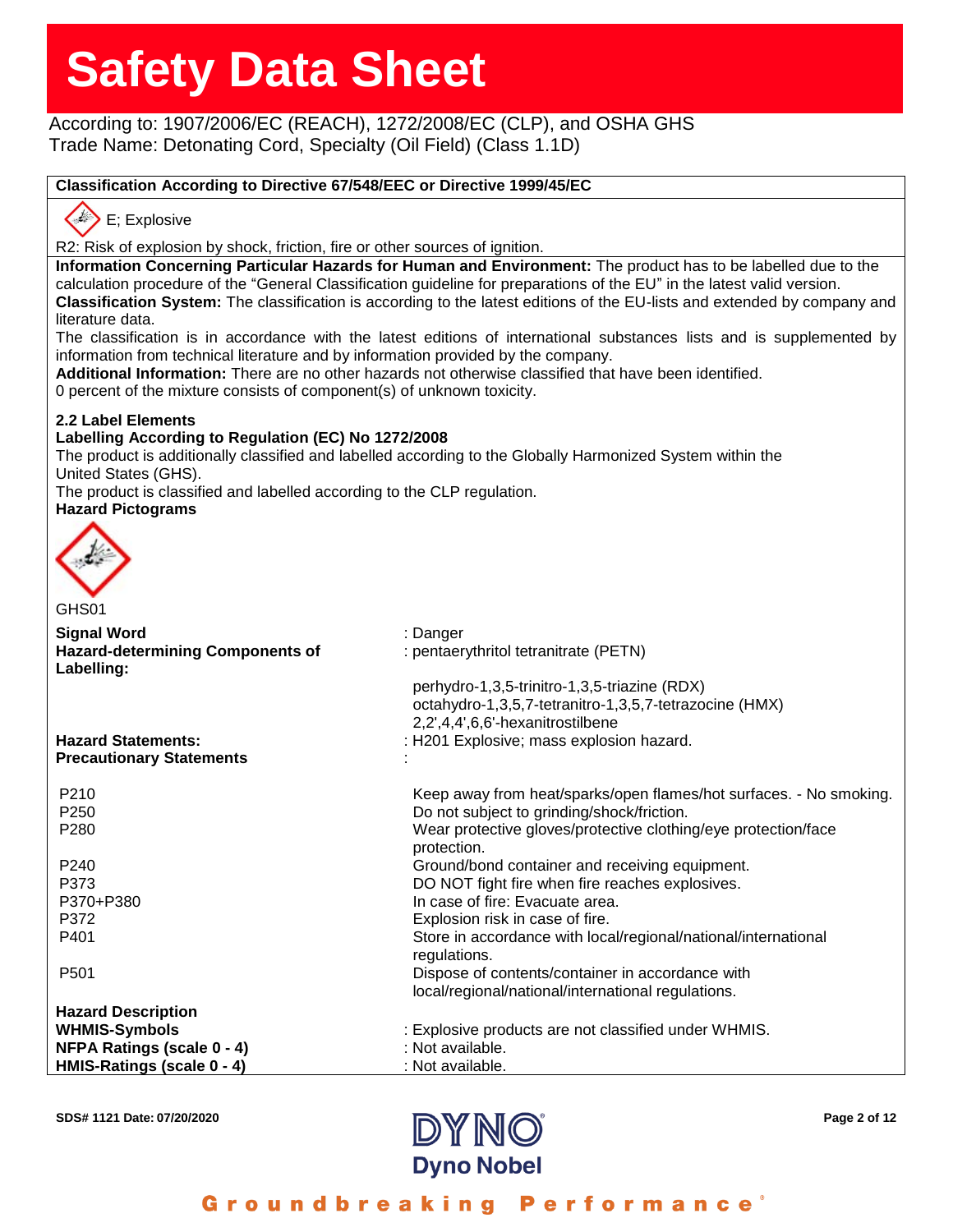According to: 1907/2006/EC (REACH), 1272/2008/EC (CLP), and OSHA GHS Trade Name: Detonating Cord, Specialty (Oil Field) (Class 1.1D)

**HMIS Long Term Health Hazard Substances**

None of the ingredients are listed.

**2.3 Other Hazards**

**Results of PBT and vPvB Assessment**

**PBT** : Not applicable. **vPvB** : Not applicable.

**Explosive Product Notice:** PREVENTION OF ACCIDENTS IN THE USE OF EXPLOSIVES - The prevention of accidents in the use of explosives is a result of careful planning and observance of the best-known practices. The explosives user must remember that he is dealing with a powerful force and that various devices and methods have been developed to assist him in directing this force. He should realize that this force, if misdirected, may either kill or injure both him and his fellow workers.

WARNING - All explosives are dangerous and must be carefully handled and used following approved safety procedures either by or under the direction of competent, experienced persons in accordance with all applicable federal, state, and local laws, regulations, or ordinances. If you have any questions or doubts as to how to use any explosive product, DO NOT USE IT before consulting with your supervisor, or the manufacturer, if you do not have a supervisor. If your supervisor has any questions or doubts, he should consult the manufacturer before use.

### **SECTION 3 – COMPOSITION/INFORMATION ON INGREDIENTS**

### **3.1 Mixtures**

**Description:** Mixture of substances listed below with nonhazardous additions.

Product will consist of flexible white or colored cord. Coloration will determine the explosive present.

White - Pentaerythritol tetranitrate (PETN - CAS 78-11-5) and/or Cyclotetramethylene tetranitramine (HMX - 2691-41-0) Pink - Cyclotrimethylene trinitramine (RDX - 121-82-4)

Yellow - Hexanitrostilbene (HNS - 20062-22-0)

| Dangerous components:      |                                                        |  |
|----------------------------|--------------------------------------------------------|--|
| CAS: 78-11-5               | pentaerythritol tetranitrate (PETN)                    |  |
| EINECS: 201-084-3          | $\heartsuit$ E R3                                      |  |
| Index number: 603-035-00-5 | Unst. Expl., H200                                      |  |
| CAS: 121-82-4              | perhydro-1,3,5-trinitro-1,3,5-triazine (RDX)           |  |
| EINECS: 204-500-1          | $\diamond$ T R25 $\diamond$ E R2                       |  |
|                            | <b>Expl. 1.1, H201</b>                                 |  |
|                            | Acute Tox. 3, H301                                     |  |
| CAS: 2691-41-0             | octahydro-1,3,5,7-tetranitro-1,3,5,7-tetrazocine (HMX) |  |
| EINECS: 220-260-0          | $\otimes$ T R24; $\otimes$ Xn R22; $\otimes$ E R2      |  |
|                            | <b><del></del></b> Expl. 1.1, H201                     |  |
|                            | $\bullet$ Acute Tox. 3, H301; Acute Tox. 3, H311       |  |
| CAS: 20062-22-0            | 2,2',4,4',6,6'-hexanitrostilbene                       |  |
| EINECS: 243-494-5          | $\diamond$ T R25 $\diamond$ E R2                       |  |
|                            | Expl. 1.1, H <sub>201</sub>                            |  |
|                            | $\otimes$ Acute Tox. 3, H301                           |  |
|                            |                                                        |  |

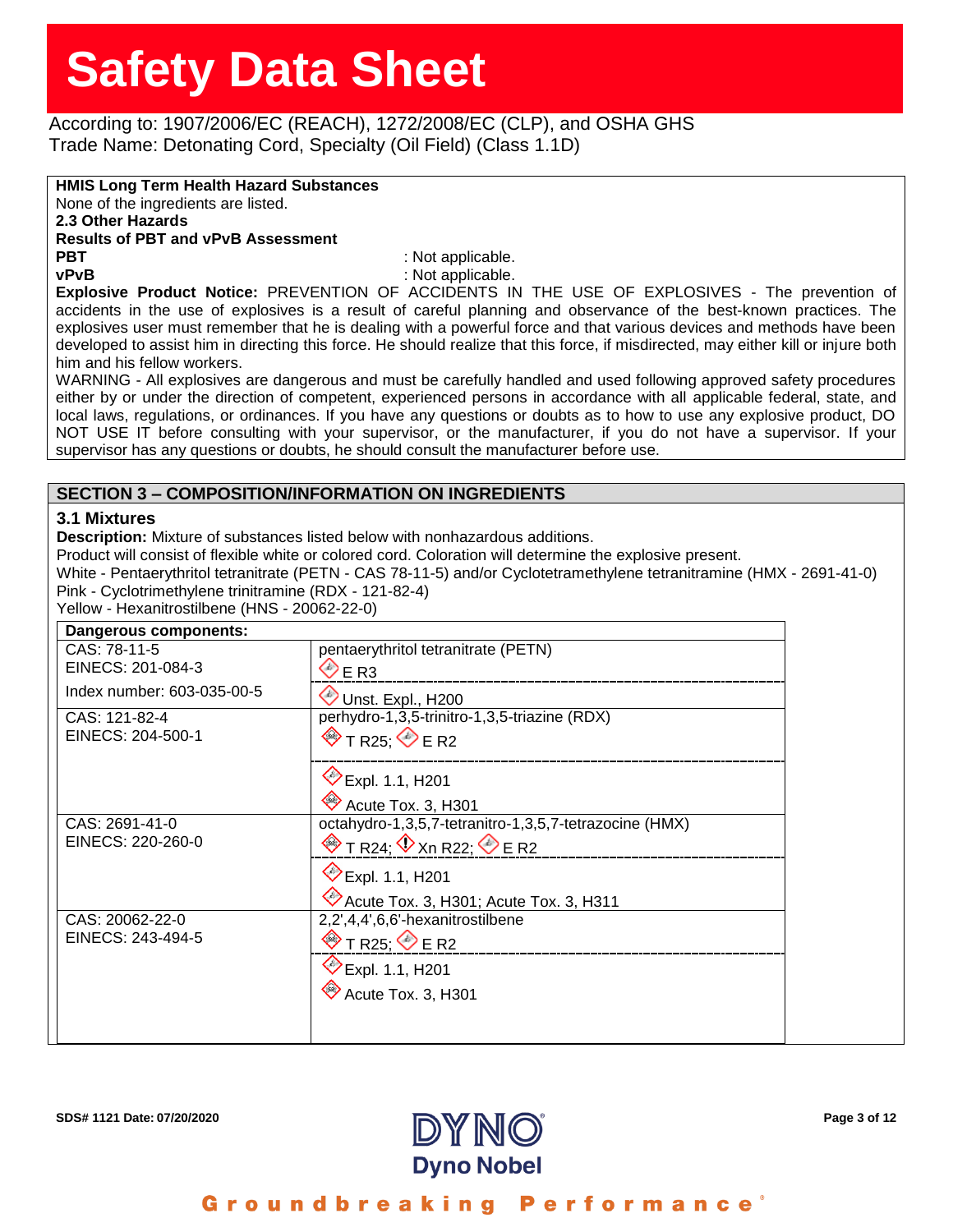### According to: 1907/2006/EC (REACH), 1272/2008/EC (CLP), and OSHA GHS Trade Name: Detonating Cord, Specialty (Oil Field) (Class 1.1D)

| CAS: 126-73-8                                   | tributyl phosphate                                                                                                         |
|-------------------------------------------------|----------------------------------------------------------------------------------------------------------------------------|
| EINECS: 204-800-2<br>Index number: 015-014-00-2 | $\mathbb{Q}$ Xn R22-40; $\mathbb{Q}$ Xi R38                                                                                |
|                                                 | Carc, Cat. 3                                                                                                               |
|                                                 | Carc. 2, H351                                                                                                              |
|                                                 | Acute Tox. 4, H302; Skin Irrit. 2, H315                                                                                    |
| CAS: 1336-21-6                                  | ammonia, agueous solution                                                                                                  |
| EINECS: 215-647-6<br>Index number: 007-001-01-2 | $\Diamond$ C R34 $\Diamond$ N R50                                                                                          |
|                                                 | Skin Corr. 1B, H314                                                                                                        |
|                                                 |                                                                                                                            |
|                                                 | Aquatic Acute 1, H400                                                                                                      |
|                                                 | Additional Information: For the listed ingredients the identity and exact perceptages are being withheld as a trade secret |

**Additional Information:** For the listed ingredients, the identity and exact percentages are being withheld as a trade secret. For the wording of the listed risk phrases refer to section 16.

### **SECTION 4 – FIRST AID MEASURES**

**4.1 Description of First Aid Measures**

**General Information:** No special measures required.

**After Inhalation:** Unlikely route of exposure.

Supply fresh air; consult doctor in case of complaints.

**After Skin Contact:** Generally the product does not irritate the skin.

Wash with soap and water.

If skin irritation is experienced, consult a doctor.

**After Eye Contact:** Remove contact lenses if worn.

Rinse opened eye for several minutes under running water. If symptoms persist, consult a doctor.

**After Swallowing:** Unlikely route of exposure.

Do not induce vomiting; call for medical help immediately.

#### **4.2 Most Important Symptoms and Effects, Both Acute and Delayed**

Blast injury if mishandled.

### **Hazards**

Danger of blast or crush-type injuries.

#### **4.3 Indication of any Immediate Medical Attention and Special Treatment Needed**

Product may produce physical injury if mishandled. Treatment of these injuries should be based on the blast and compression effects.



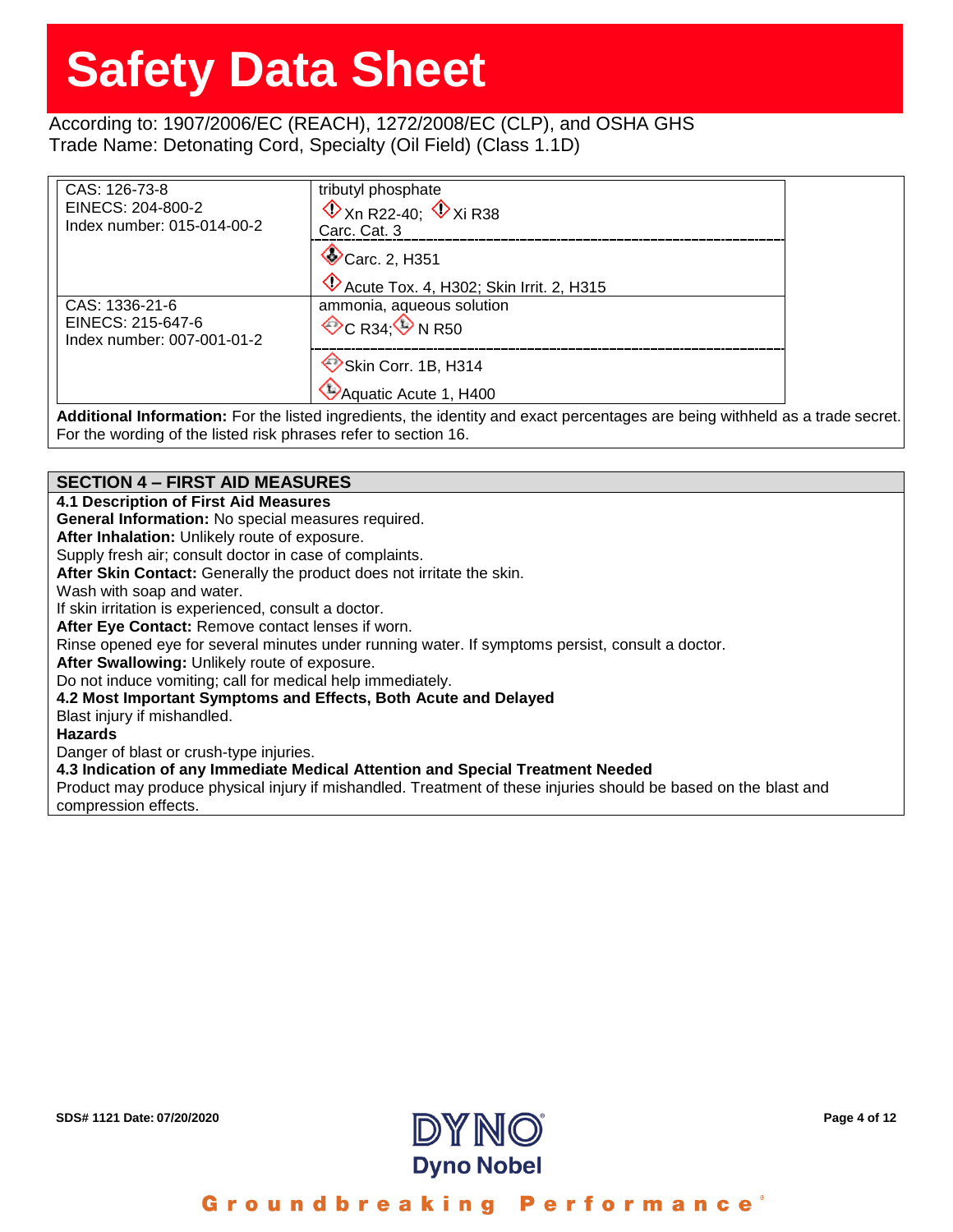### According to: 1907/2006/EC (REACH), 1272/2008/EC (CLP), and OSHA GHS Trade Name: Detonating Cord, Specialty (Oil Field) (Class 1.1D)

### **SECTION 5 – FIREFIGHTING MEASURES**

**5.1 Extinguishing Media**

**Suitable Extinguishing Agents:** DO NOT FIGHT FIRE WHEN FIRE REACHES EXPLOSIVES.

**For Safety Reasons Unsuitable Extinguishing Agents:** None.

### **5.2 Special Hazards Arising from the Substance or Mixture**

DO NOT ATTEMPT TO FIGHT FIRES INVOLVING EXPLOSIVE MATERIALS. Evacuate all personnel to a predetermined safe location, no less than 2,500 feet in all directions. Can explode or detonate under fire conditions. Burning material may produce toxic vapors. It is recommended that users of explosives material be familiar with the Institute of Makers of Explosives Safety Library publications.

Explosive; mass explosion hazard.

### **5.3 Advice for Firefighters**

**Protective Equipment:** Wear self-contained respiratory protective device.

Wear fully protective suit.

#### **Additional Information**

Eliminate all ignition sources if safe to do so. Flammability Classification: (defined by 29 CFR 1910.1200) Explosive. Can explode under fire conditions. Individual devices will randomly explode. Mass explosion of multiple devices is possible under certain conditions. Burning material may produce toxic and irritating vapors. In unusual cases, shrapnel may be thrown from exploding devices under containment. See 2012 Emergency response Guidebook for further information.

### **SECTION 6 – ACCIDENTAL RELEASE MEASURES**

**6.1 Personal Precautions, Protective Equipment and Emergency Procedures** Remove persons from danger area. Ensure adequate ventilation Wear protective clothing. Protect from heat. Evacuate area. Isolate area and prevent access. **6.2 Environmental Precautions:** No special measures required. **6.3 Methods and Material for Containment and Cleaning up:** Pick up mechanically. Send for recovery or disposal in suitable receptacles. Dispose unusable material as waste according to item 13. **6.4 Reference to Other Sections**

See Section 7 for information on safe handling. See Section 8 for information on personal protection equipment. See Section 13 for disposal information.

### **SECTION 7 – HANDLING AND STORAGE**

### **7.1 Precautions for Safe Handling**

Open and handle receptacle with care.

Handle with care. Avoid jolting, friction and impact.

Use only in well ventilated areas.

Do not subject to grinding/shock/friction.

**Information About Fire - and Explosion Protection:** Prevent impact and friction.

Emergency cooling must be available in case of nearby fire.

### **7.2 Conditions for Safe Storage, Including Any Incompatibilities Storage:**

**Requirements to be Met by Storerooms and Receptacles:** Store in a cool location. Avoid storage near extreme heat, ignition sources or open flame.

**Information About Storage in One Common Storage Facility:** Store away from foodstuffs.

**SDS# 1121 Date: 07/20/2020 Page 5 of 12**



Groundbreaking Performance°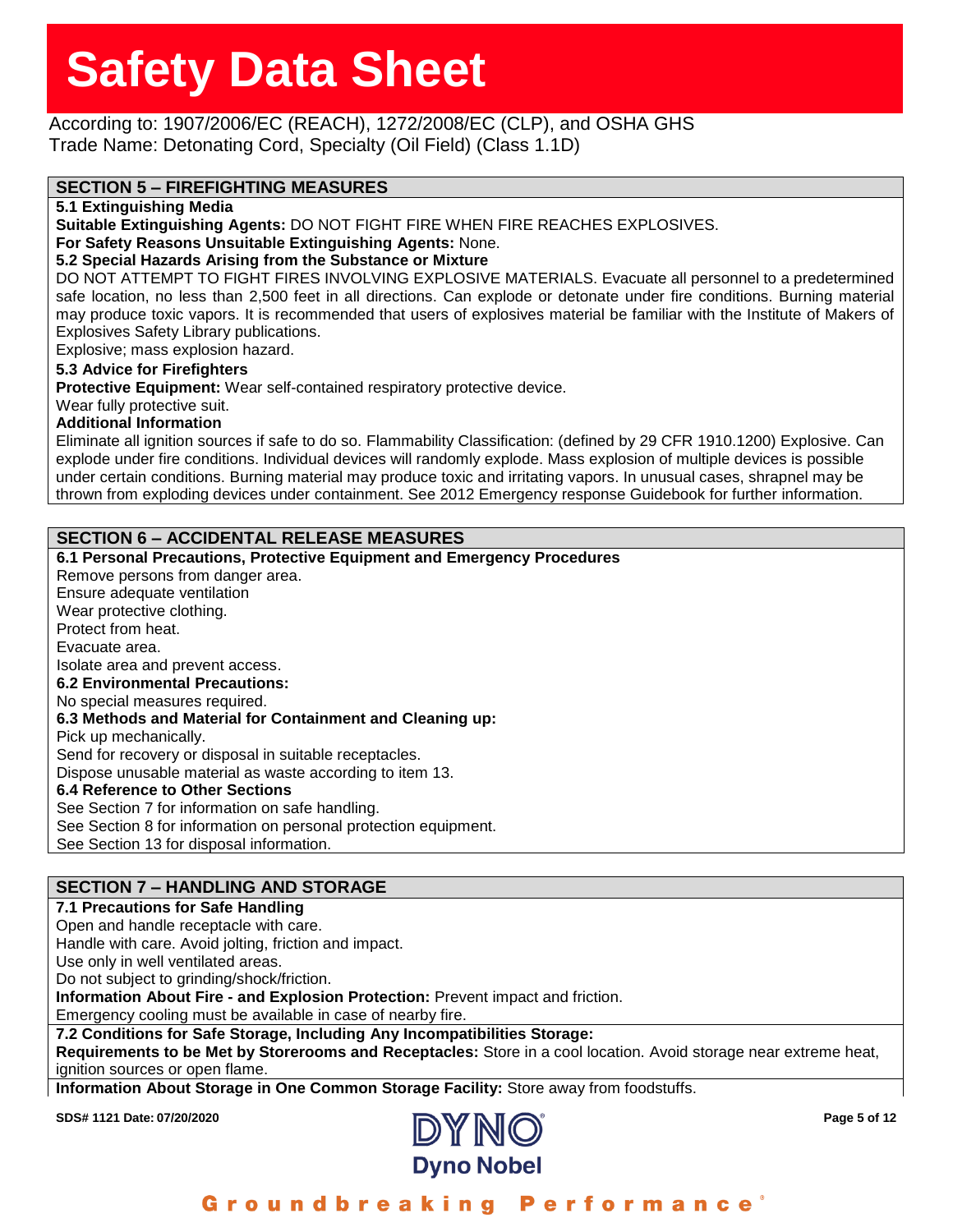### According to: 1907/2006/EC (REACH), 1272/2008/EC (CLP), and OSHA GHS Trade Name: Detonating Cord, Specialty (Oil Field) (Class 1.1D)

**Further Information About Storage Conditions:** Store under lock and key and with access restricted to technical experts or their assistants only. Keep away from heat. **7.3 Specific End Use(s):** No further relevant information available.

### **SECTION 8 – EXPOSURE CONTROLS/PERSONAL PROTECTION**

**Additional Information About Design of Technical Facilities:** No further data; see item 7. **8.1 Control Parameters Ingredients with Limit Values that Require Monitoring at the Workplace: 121-82-4 Perhydro-1,3,5-Trinitro-1,3,5-Triazine (RDX) REL (USA)** Short-term value: 3 mg/m<sup>3</sup> Long-term value: 1,5 mg/m³ Skin **TLV (USA)** Long-term value: 0,5 mg/m<sup>3</sup> Skin **EL (Canada)** Long-term value: 0,5 mg/m<sup>3</sup> Skin **EV (Canada)** Long-term value: 0,5 mg/m<sup>3</sup> Skin **126-73-8 tributyl phosphate PEL (USA)** Long-term value: 5 mg/m<sup>3</sup> **REL (USA) REL (USA) Long-term value: 2,5 mg/m<sup>3</sup>, 0,2 ppm TLV (USA)** Long-term value: 5<sup>\*</sup> mg/m<sup>3</sup> BEI-A, \*inhalable fraction and vapor **EL (Canada)** Long-term value: 0,2 ppm **EV (Canada) EV (Canada) Long-term value: 2,2 mg/m<sup>3</sup>, 0,2 ppm DNELs:** No further relevant information available. **PNECs:** No further relevant information available. **Ingredients with Biological Limit Values: 126-73-8 Tributyl Phosphate** BEI (USA) 70 % of baseline Medium: red blood cells Time: discretionary Parameter: Cholinesterase activity (nonspecific) **Additional Information:** The lists valid during the making were used as basis. **8.2 Exposure Controls Personal Protective Equipment: General Protective and Hygienic Measures:** The usual precautionary measures are to be adhered to when handling chemicals. Keep away from foodstuffs, beverages and feed. Wash hands before breaks and at the end of work. **Respiratory Protection:** Not required under normal conditions of use. Respiratory protection may be required after product use.

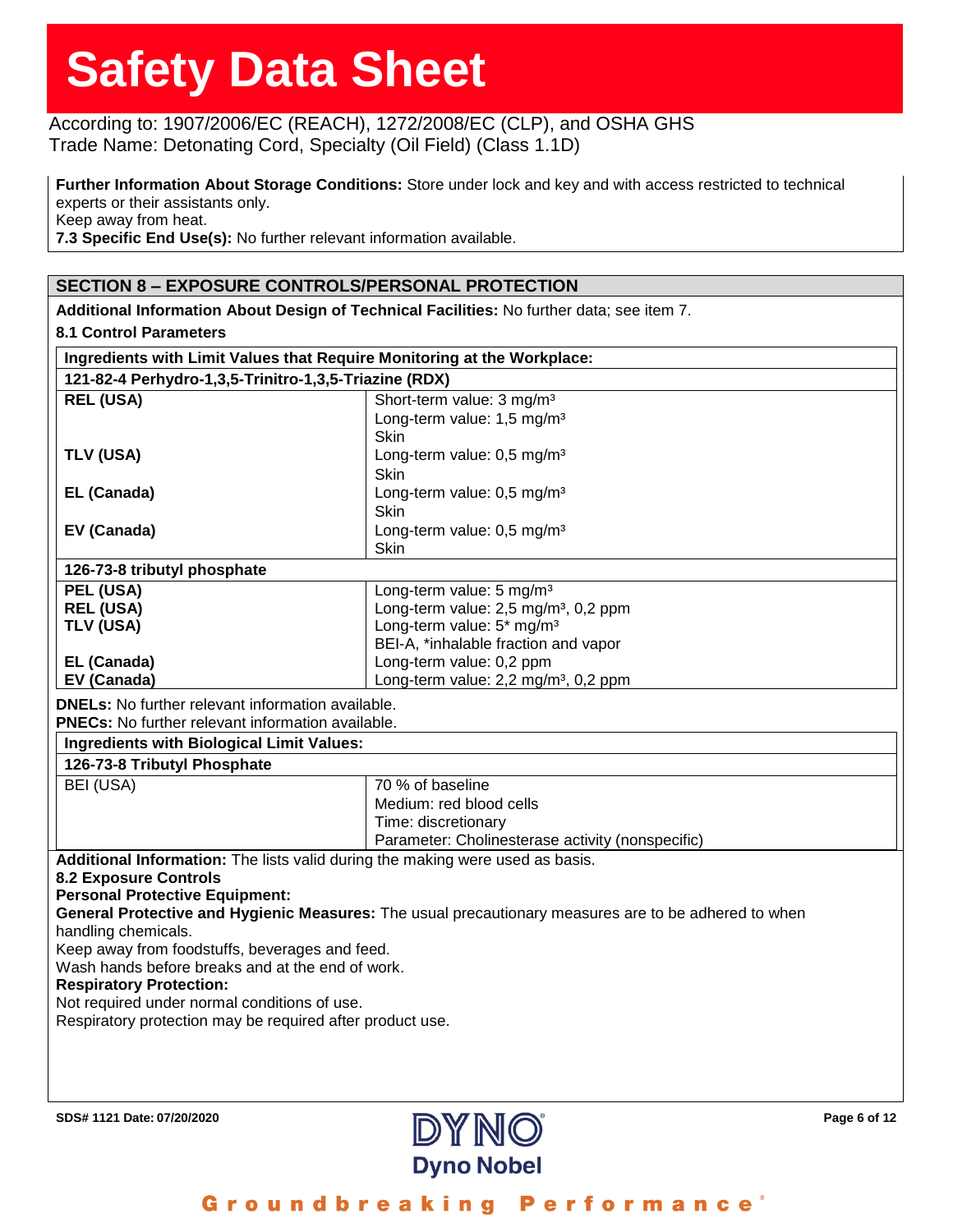According to: 1907/2006/EC (REACH), 1272/2008/EC (CLP), and OSHA GHS Trade Name: Detonating Cord, Specialty (Oil Field) (Class 1.1D)

### **Protection of Hands:**



Protective gloves

Wear gloves for the protection against mechanical hazards according to NIOSH or EN 388.

**Material of Gloves:** The selection of the suitable gloves does not only depend on the material, but also on further marks of quality and varies from manufacturer to manufacturer. As the product is a preparation of several substances, the resistance of the glove material cannot be calculated in advance and has therefore to be checked prior to the application.

**Penetration Time of Glove Material:** The exact break through time has to be found out by the manufacturer of the protective gloves and has to be observed.

**Eye Protection:**



Safety glasses

Face protection **Body Protection:** Impervious protective clothing **Limitation and Supervision of Exposure into the Environment:** No further relevant information available. **Risk Management Measures:** Organizational measures should be in place for all activities involving this product.

### **SECTION 9 – PHYSICAL AND CHEMICAL PROPERTIES**

**9.1 Information on Basic Physical and Chemical Properties General Information Appearance Form** : Solid material : Solid material : Solid material **Odour** : Odourless **Change in Condition Explosion limits Viscosity**

**SDS# 1121 Date: 07/20/2020 Page 7 of 12 Colour Colour Colour :** According to product specification **Odour Threshold** : Not determined. **pH-value** : Not applicable. **Melting point/Melting range** : Not Determined. **Boiling point/Boiling range** : Undetermined. **Flash point**  $\qquad \qquad$  : Not applicable. **Flammability (solid, gaseous)** : Explosive; mass explosion hazard. **Auto/Self-ignition temperature** : Not determined. **Decomposition temperature** : Not determined. **Self-igniting Self-igniting in the self-igniting.** The self-igniting is not self-igniting. **Danger of explosion** : Risk of explosion by shock, friction, fire or other sources of ignition. **Lower** : Not determined. **Upper** : Not determined. **Vapour pressure interval in the set of the set of the SNO** in Not applicable. **Density** : Not determined. **Relative density** : Not determined. **Vapour density value of the COV in the Vapour density :** Not applicable. **Evaporation rate** : Not applicable. **Solubility in / Miscibility with water** : Variable, dependent upon product composition and packaging. **Partition coefficient (n-octanol/water)** : Not determined.

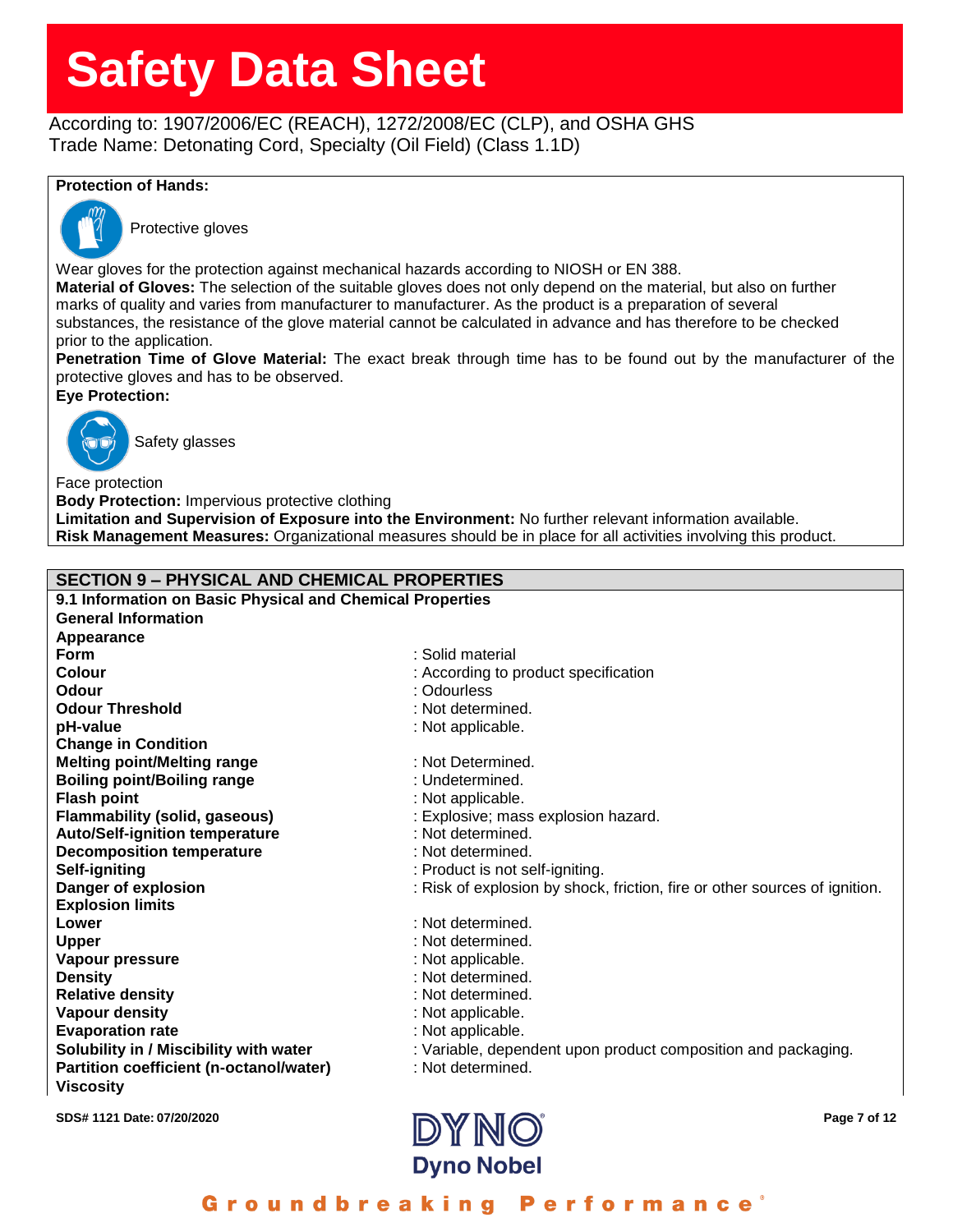### According to: 1907/2006/EC (REACH), 1272/2008/EC (CLP), and OSHA GHS Trade Name: Detonating Cord, Specialty (Oil Field) (Class 1.1D)

**Dynamic** : Not applicable. **Kinematic** : Not applicable. **9.2 Other Information intervalse in the set of the set of the set of the set of the set of the set of the set of the set of the set of the set of the set of the set of the set of the set of the set of the set of the set** 

### **SECTION 10 – STABILITY AND REACTIVITY**

**10.1 Reactivity:**

**10.2 Chemical Stability:**

**Thermal Decomposition / Conditions to be Avoided:** Keep away from heat/sparks/open flames/hot surfaces. - No smoking.

**10.3 Possibility of Hazardous Reactions:** Danger of explosion. Toxic fumes may be released if heated above the decomposition point.

**10.4 Conditions to Avoid:** No further relevant information available.

**10.5 Incompatible Materials:** No further relevant information available.

**10.6 Hazardous Decomposition Products:** Carbon monoxide and carbon dioxide.

Nitrogen oxides. Hydrocarbons.

### **SECTION 11 – TOXICOLOGICAL INFORMATION**

**11.1 Information on Toxicological Effects**

**Acute Toxicity:**

#### **LD/LC50 Values Relevant for Classification**

**126-73-8 Tributyl Phosphate**

Oral LD50 3000 mg/kg (rat)

**Primary Irritant Effect:**

**On the Skin:** Not a skin irritant in unused form. Vapors/particles from used product are possibly irritating to skin. **On the Eye:** Not an eye irritant in unused form. Vapors/particles from used product are possibly irritating to eyes.

**Sensitisation:** No sensitising effects known.

**Subacute to Chronic toxicity:** No further relevant information available.

**Acute Effects (Acute Toxicity, Irritation and Corrosivity):** Danger of blast or crush-type injuries.

**Repeated Dose Toxicity:** No further relevant information available.

### **SECTION 12 – ECOLOGICAL INFORMATION**

**12.1 Toxicity**

**Aquatic Toxicity:** No further relevant information available.

**12.2 Persistence and Degradability:** No further relevant information available.

**12.3 Bioaccumulative Potential:** No further relevant information available.

**12.4 Mobility in Soil:** No further relevant information available.

**Additional Ecological Information**

**General Notes:** Water hazard class 1 (German Regulation) (Self-assessment): slightly hazardous for water Do not allow undiluted product or large quantities of it to reach ground water, water course or sewage system.

**12.5 Results of PBT and vPvB Assessment**

**PBT:** Not applicable.

**vPvB:** Not applicable.

**12.6 Other Adverse Effects** No further relevant information available.

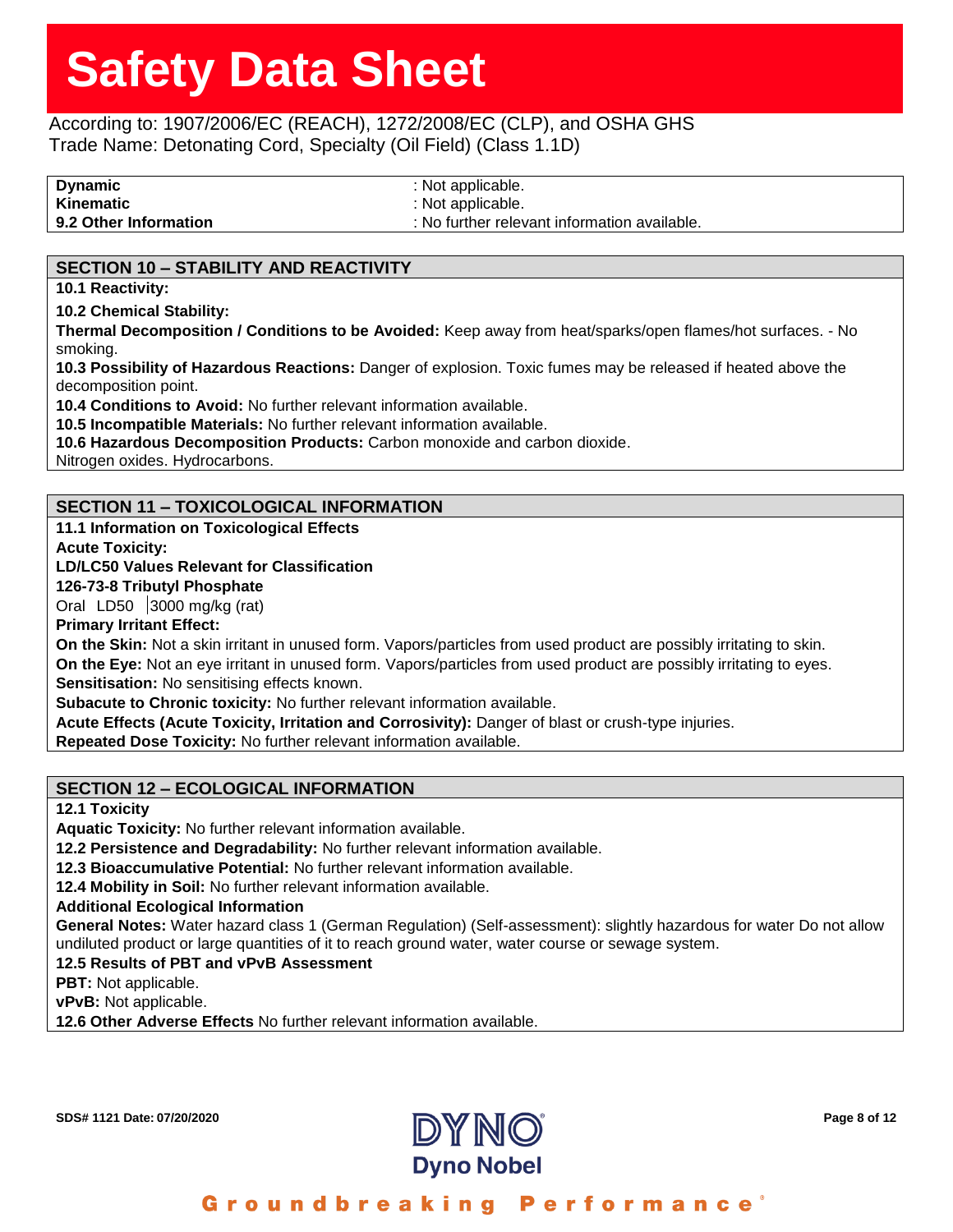### According to: 1907/2006/EC (REACH), 1272/2008/EC (CLP), and OSHA GHS Trade Name: Detonating Cord, Specialty (Oil Field) (Class 1.1D)

### **SECTION 13 – DISPOSAL CONSIDERATIONS**

#### **13.1 Waste Treatment Methods**

**Recommendation:** Must not be disposed together with household garbage. Do not allow product to reach sewage system. Damaged materials pose a danger to anyone in the immediate area; consult experts for disposal of damaged products.

The user of this material has the responsibility to dispose of unused material, residues and containers in compliance with all relevant local, state and federal laws and regulations regarding treatment, storage and disposal for hazardous and nonhazardous wastes. Residual materials should be treated as hazardous.

#### **Uncleaned Packaging:**

**Recommendation:** Disposal must be made according to official regulations.

**Recommended Cleansing Agents:** Water, if necessary, together with cleansing agents.

### **SECTION 14 – TRANSPORT INFORMATION**

| 14.1 UN-Number                           |                                                                                            |
|------------------------------------------|--------------------------------------------------------------------------------------------|
| DOT, ADR, IMDG                           | : UN0065                                                                                   |
| <b>IATA</b>                              | : FORBIDDEN                                                                                |
| 14.2 UN Proper Shipping Name             |                                                                                            |
| <b>DOT, IMDG</b>                         | : CORD, DETONATING, FLEXIBLE                                                               |
|                                          |                                                                                            |
| <b>ADR</b>                               | : 0065 CORD, DETONATING, FLEXIBLE                                                          |
| <b>IATA</b>                              | : FORBIDDEN                                                                                |
| 14.3 Transport Hazard Class(es)          |                                                                                            |
| DOT, ADR, IMDG                           |                                                                                            |
|                                          |                                                                                            |
|                                          |                                                                                            |
|                                          |                                                                                            |
|                                          |                                                                                            |
| <b>Class</b>                             | : 1.1                                                                                      |
|                                          |                                                                                            |
| Label                                    | : 1.1D                                                                                     |
|                                          |                                                                                            |
|                                          |                                                                                            |
|                                          |                                                                                            |
| <b>IATA</b>                              |                                                                                            |
| <b>Class</b>                             | : FORBIDDEN                                                                                |
| 14.4 Packing group                       |                                                                                            |
| DOT, ADR, IMDG                           | : II                                                                                       |
| <b>IATA</b>                              | : FORBIDDEN                                                                                |
| <b>14.5 Environmental Hazards:</b>       |                                                                                            |
| <b>Marine Pollutant:</b>                 | : No                                                                                       |
| <b>Special Marking (IATA):</b>           | : FORBIDDEN BY AIR.                                                                        |
|                                          |                                                                                            |
| <b>14.6 Special Precautions</b>          | : Not applicable.                                                                          |
| for User                                 |                                                                                            |
| <b>EMS Number:</b>                       | $: F-B, S-X$                                                                               |
|                                          | 14.7 Transport in Bulk According to Annex II of MARPOL73/78 and the IBC<br>Not applicable. |
| Code:                                    |                                                                                            |
| <b>Transport/Additional information:</b> |                                                                                            |
|                                          |                                                                                            |

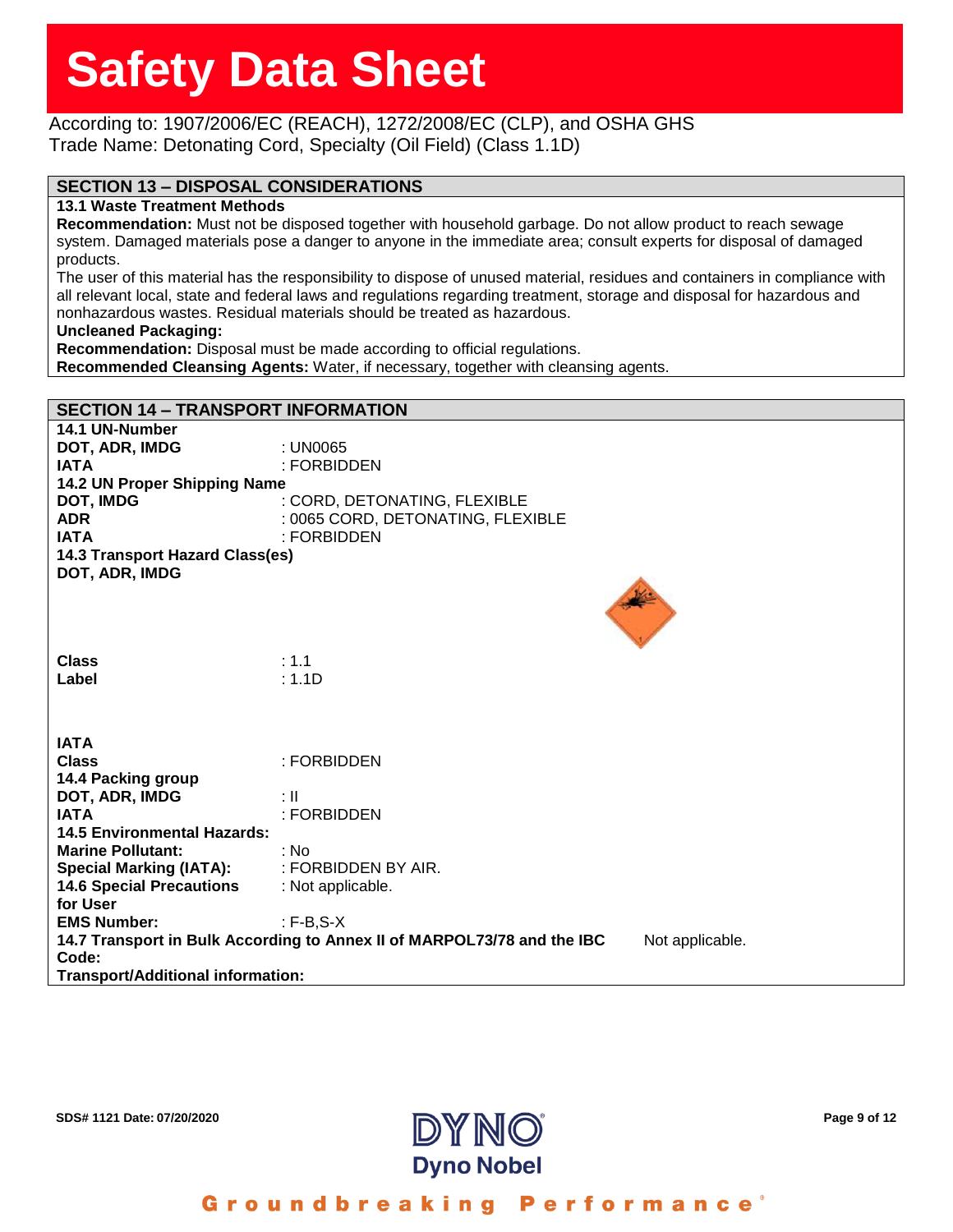According to: 1907/2006/EC (REACH), 1272/2008/EC (CLP), and OSHA GHS Trade Name: Detonating Cord, Specialty (Oil Field) (Class 1.1D)

| <b>ADR</b>                      |                                                |
|---------------------------------|------------------------------------------------|
| <b>Limited Quantities (LQ)</b>  | : 0                                            |
| <b>Excepted Quantities (EQ)</b> | : Code: E0                                     |
| <b>Tunnel Restriction code</b>  | $\cdot$ 1                                      |
| <b>IMDG</b>                     |                                                |
| <b>Limited Quantities (LQ)</b>  | : 0                                            |
| <b>Excepted Quantities (EQ)</b> | : Code: E0                                     |
|                                 | : Not permitted as Excepted Quantity           |
| <b>IATA</b>                     | : FORBIDDEN.                                   |
| <b>UN</b> "Model Regulation"    | : UN0065, CORD, DETONATING, FLEXIBLE, 1.1D, II |

| <b>SECTION 15 - REGULATORY INFORMATION</b>                                                          |    |
|-----------------------------------------------------------------------------------------------------|----|
| 15.1 Safety, Health and Environmental Regulations/Legislation Specific for the Substance or Mixture |    |
| <b>United States (USA)</b>                                                                          |    |
| <b>SARA</b>                                                                                         |    |
| Section 355 (Extremely Hazardous Substances):                                                       |    |
| None of the ingredients are listed.                                                                 |    |
| Section 313 (Specific Toxic Chemical Listings):                                                     |    |
| None of the ingredients are listed.                                                                 |    |
| <b>TSCA (Toxic Substances Control Act)</b>                                                          |    |
| All ingredients are listed.                                                                         |    |
| <b>Proposition 65 (California)</b>                                                                  |    |
| <b>Chemicals known to cause cancer</b>                                                              |    |
| None of the ingredients is listed.                                                                  |    |
| Chemicals known to cause reproductive toxicity for females                                          |    |
| None of the ingredients are listed.                                                                 |    |
| Chemicals known to cause reproductive toxicity for females                                          |    |
| None of the ingredients are listed.                                                                 |    |
| Chemicals known to cause reproductive toxicity for males                                            |    |
| None of the ingredients are listed.                                                                 |    |
| Chemicals known to cause developmental toxicity                                                     |    |
| None of the ingredients are listed.                                                                 |    |
| <b>Carcinogenic Categories</b>                                                                      |    |
| <b>EPA (Environmental Protection Agency)</b>                                                        |    |
| 121-82-4 perhydro-1,3,5-trinitro-1,3,5-triazine (RDX)                                               | C  |
| octahydro-1,3,5,7-tetranitro-1,3,5,7-tetrazocine (HMX)<br>2691-41-0                                 | D  |
| IARC (International Agency for Research on Cancer)                                                  |    |
| None of the ingredients are listed.                                                                 |    |
| TLV (Threshold Limit Value established by ACGIH)                                                    |    |
| 121-82-4 perhydro-1,3,5-trinitro-1,3,5-triazine (RDX)                                               | A4 |
| NIOSH-Ca (National Institute for Occupational Safety and Health)                                    |    |
| None of the ingredients are listed.                                                                 |    |
| Canada                                                                                              |    |
| <b>Canadian Domestic Substances List (DSL)</b><br>Some components are listed on the NDSL.           |    |
| All ingredients are listed.                                                                         |    |
| Canadian Ingredient Disclosure list (limit 0.1%)                                                    |    |
| None of the ingredients are listed.                                                                 |    |
|                                                                                                     |    |

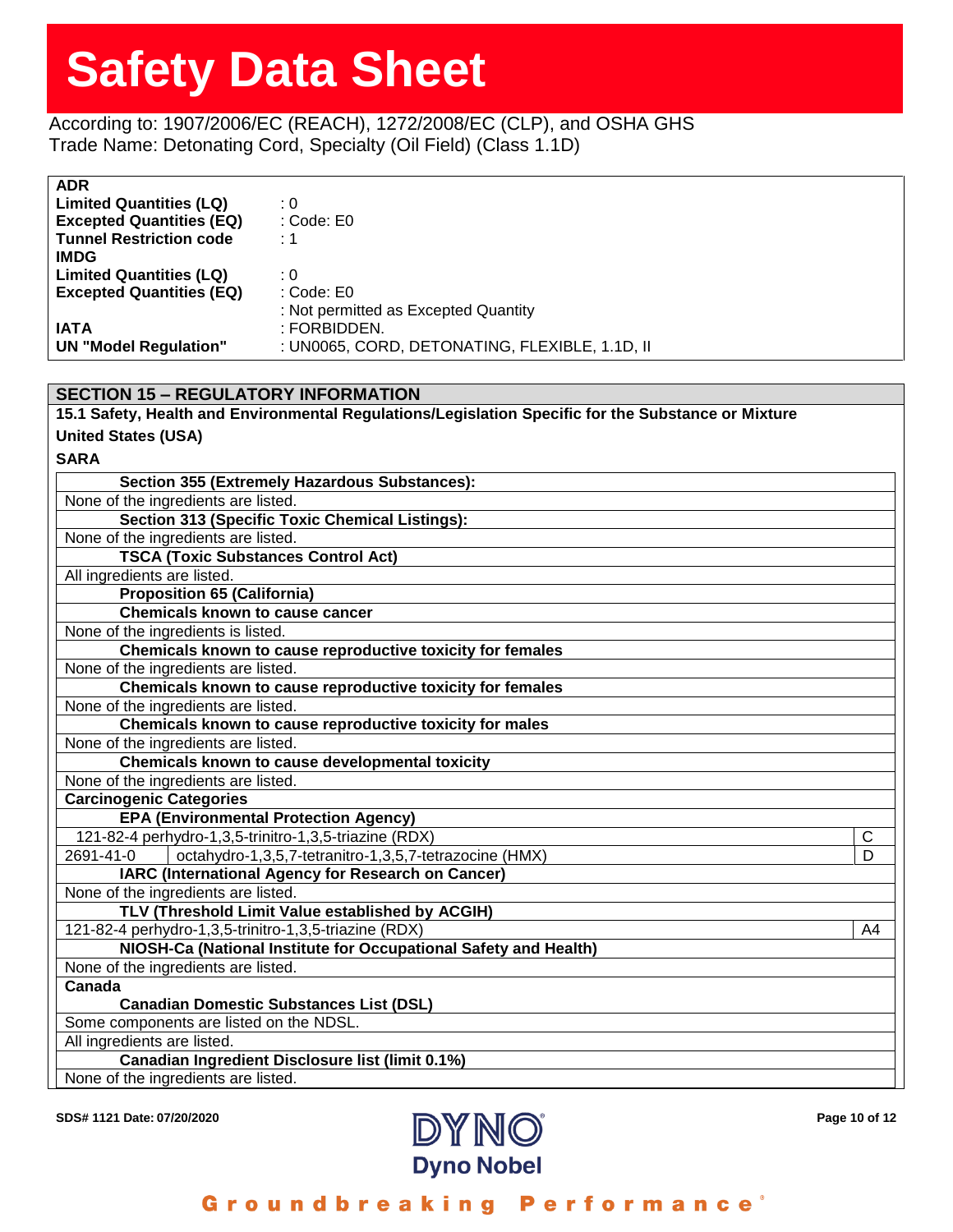### According to: 1907/2006/EC (REACH), 1272/2008/EC (CLP), and OSHA GHS Trade Name: Detonating Cord, Specialty (Oil Field) (Class 1.1D)

### **Canadian Ingredient Disclosure list (limit 1%)**

126-73-8 tributyl phosphate

**Other regulations, limitations and prohibitive regulations**

This product has been classified in accordance with hazard criteria of the Controlled Products Regulations and the SDS contains all the information required by the Controlled Products Regulations.

**Substances of very high concern (SVHC) according to REACH, Article 57**

None of the ingredients are listed.

**15.2 Chemical safety assessment:** A Chemical Safety Assessment has not been carried out.

### **SECTION 16 – OTHER INFORMATION**

### **Relevant Phrases**

- H200 Unstable explosives.
- H201 Explosive; mass explosion hazard.
- H301 Toxic if swallowed.
- H302 Harmful if swallowed.
- H311 Toxic in contact with skin.
- H314 Causes severe skin burns and eye damage.
- H315 Causes skin irritation.
- H351 Suspected of causing cancer.
- H400 Very toxic to aquatic life.
- R2 Risk of explosion by shock, friction, fire or other sources of ignition.
- R22 Harmful if swallowed.
- R24 Toxic in contact with skin.
- R25 Toxic if swallowed.
- R3 Extreme risk of explosion by shock, friction, fire or other sources of ignition.
- R<sub>34</sub> Causes burns.
- R38 Irritating to skin.
- R40 Limited evidence of a carcinogenic effect.
- R50 Very toxic to aquatic organisms.

#### **Abbreviations and acronyms:**

- ADR: Accord européen sur le transport des marchandises dangereuses par Route (European Agreement concerning the International Carriage of Dangerous Goods by Road)
- IMDG: International Maritime Code for Dangerous Goods
- DOT: US Department of Transportation
- IATA: International Air Transport Association
- GHS: Globally Harmonised System of Classification and Labelling of Chemicals
- ACGIH: American Conference of Governmental Industrial Hygienists
- EINECS: European Inventory of Existing Commercial Chemical Substances
- ELINCS: European List of Notified Chemical Substances
- CAS: Chemical Abstracts Service (division of the American Chemical Society)
- NFPA: National Fire Protection Association (USA)
- HMIS: Hazardous Materials Identification System (USA)
- WHMIS: Workplace Hazardous Materials Information System (Canada)
- DNEL: Derived No-Effect Level (REACH)
- PNEC: Predicted No-Effect Concentration (REACH)
- LC50: Lethal concentration, 50 percent
- LD50: Lethal dose, 50 percent



Groundbreaking Performance°